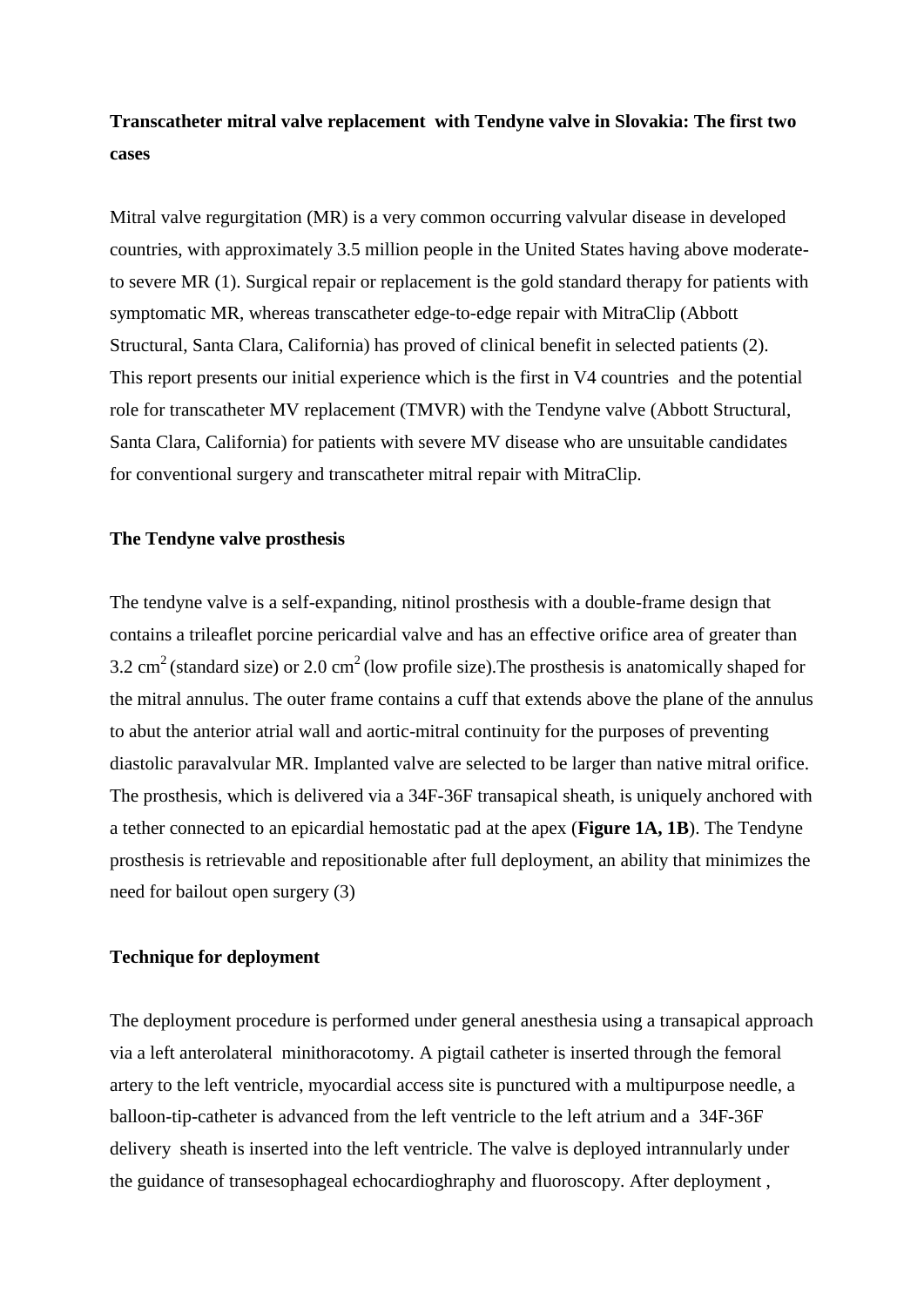anchoring is achieved by a tether connecting to an epicardial pad, which also provides hemostasis. The tension and length from the valve to the ventricular apex of the tether are adjusted after deployment to optimize the seating of the prosthesis without worsening of left ventricular filling pressures. If the function of the prosthesis is not acceptable or if LVOT obstruction occurs, the prosthesis can be repositioned or fully retrieved. The entire procedure is performed without cardiopulmonary bypass and without rapid ventricular pacing. Antiplatelet therapy with aspirin 100 mg or clopidogrel 75 mg and anticoagulant therapy with heparin followed by warfarin for greater than or equal to 3 months, with target international normalization ratio of 2.5 to 3.5 in general are used.

### **Patient selection**

Patient evaluation by a multidisciplinary heart team is paramount to optimize procedural results and effectiveness of TMVR. Two surgically high risk ( EuroScore II 7.8% and 7.4% respectively) and also unsuitable candidates for transcatheter mitral repair with MitraClip female patients 78 and 79 years old respectively were indicated by our institutional multidisciplinary heart team for TMVR with the Tendyne valve.

Both patients underwent preprocedural multimodality imaging with transthoracic echocardiography, transesophageal echocardiography (TEE) and contrast-enhanced, gatedcardiac CT.

The procedures were performed in November 2020 under general anesthesia using a transapical approach via a left anterolateral minithoracotomy without cardiopulmonary bypass and rapid ventricular pacing. Procedural success was 100% with no or minimal paravulvular leak and without LVOT obstruction. The Tendyne bioprosthetic valves of 29 L LP and 35 M LP sizes were implanted. The first patient had a complicated postoperative course, where on the second postoperative day (POD) underwent implantation of a peripheral venoarterial membrane oxygenation (VA-ECMO) due to cardiogenic shock. Later on POD 4 the patient died as a result of bleeding complications. The second patient had an uneventful postoperative course, she has long-term anticoagulation treatment with warfarin and more than two months after the procedure is doing well. (**Figure 2A,2B,3A,3B**)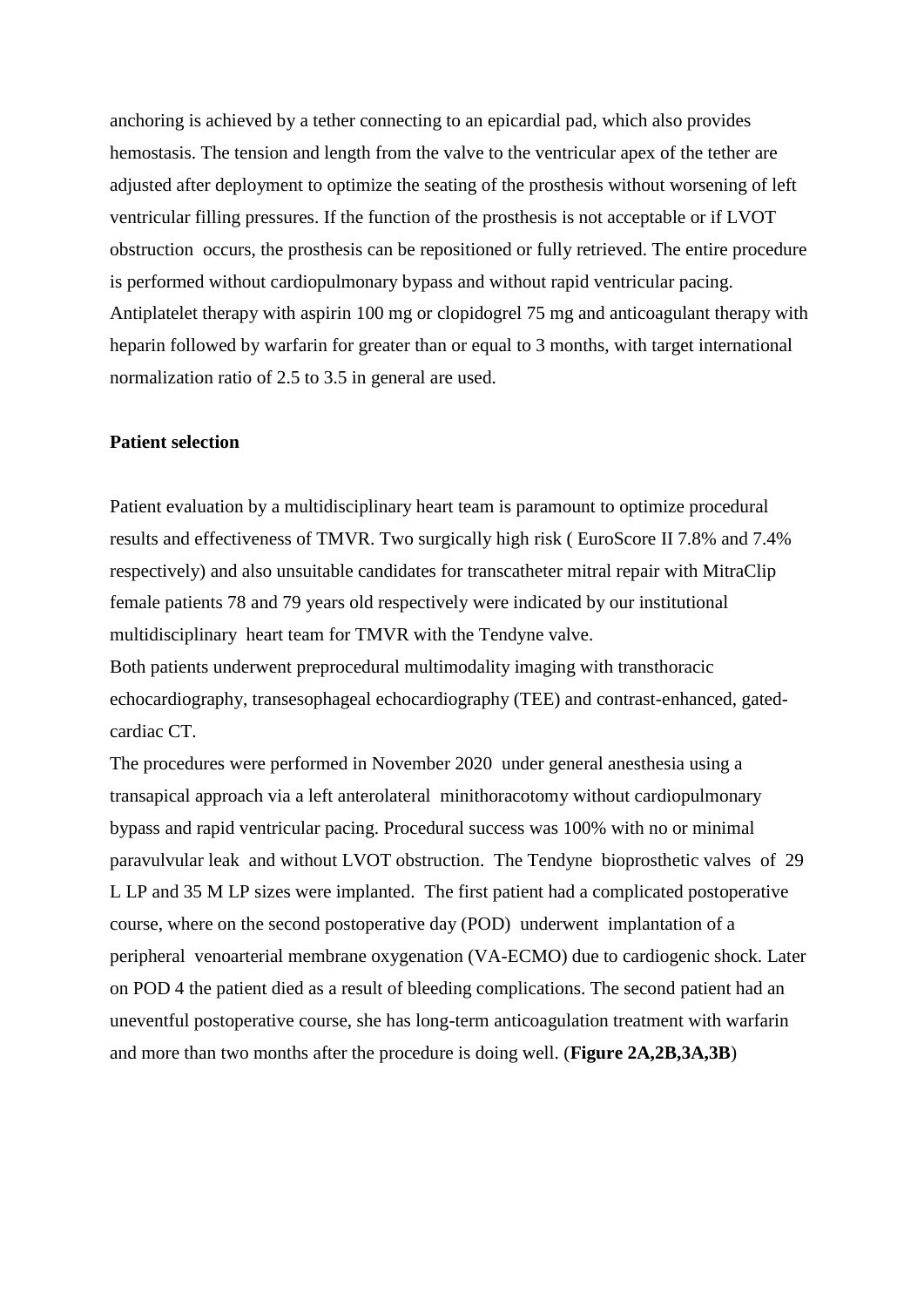#### **Clinical outcomes**

The Global Feasibiluty Study (4) was a prospective , open-label, non-randomized trial to establish the safety and efficacy of the Tendyne valve at 30-day follow-up. A total of 30 patients with grade 3 or grade 4 and mean Society of Thoracic Surgeons (STS) predicted mortality  $7.3\% \pm 5.7\%$  underwent TMVR using the Tendyne valve. Device implantation was successful in 28 of the 30 patients without procedural death or complications. The 30-day survival was 86.7% ( 26/30 patients ).

Sorajja et al (5) reported long-term results from the first 100 patients with mean STS predicted risk of operative mortality  $7.9\% \pm 5.7\%$  enrolled in the Global Feasibility Study. Successful valve implantation occurred in 97% of patients without procedural death or complications. The 30-day mortality was 6% and the rate of 1-year survival was 72% and 78% of the survivors had improved quality of life.

The SUMMIT (Tendyne Mitral Valve System for the Treatment of Symptomatic Mitral Regurgitation ) trial (6) is a randomized 2:1 observational clinical trial that evaluates the safety and effectiveness of using the Tendyne mitral valve. The trial will enroll up to 1010 patients at 80 sites in the United States, European Union, and Canada. The trial design has a surgical (conventional surgery) and a nonsurgical arm (patients ineligible for MitraClip). The primary endpoint in both cohorts is a composite end point of death, cardiovascular hospitalization, stroke or reoperation at 1 year.

The Tendyne mitral annular calcification (MAC) study is a feasibility study of the Tendyne valve use in patients with symptomatic MR and severe MAC not suitable for conventional surgery, which currently recruiting patients. It is a single arm multicenter study that plans to include up to 30 patients at no more than 10 centers. The primary endpoint is procedural success and procedure-related adverse events at 30-day follow-up.

In conclusion, TMVR has emerged as a novel potential therapy for patients with severe mitral valve disease who are unsuitable candidates for conventional surgery and transcatheter mitral repair with MitraClip and has shown potential as an effective and safe treatment alternative for high-risk patients at short-term follow-up.

In the above report we reported the first two cases that were performed in Slovakia. However, until the end of May 2021, a total of 5 transcatheter mitral valve implantations of the Tendyne valve were performed.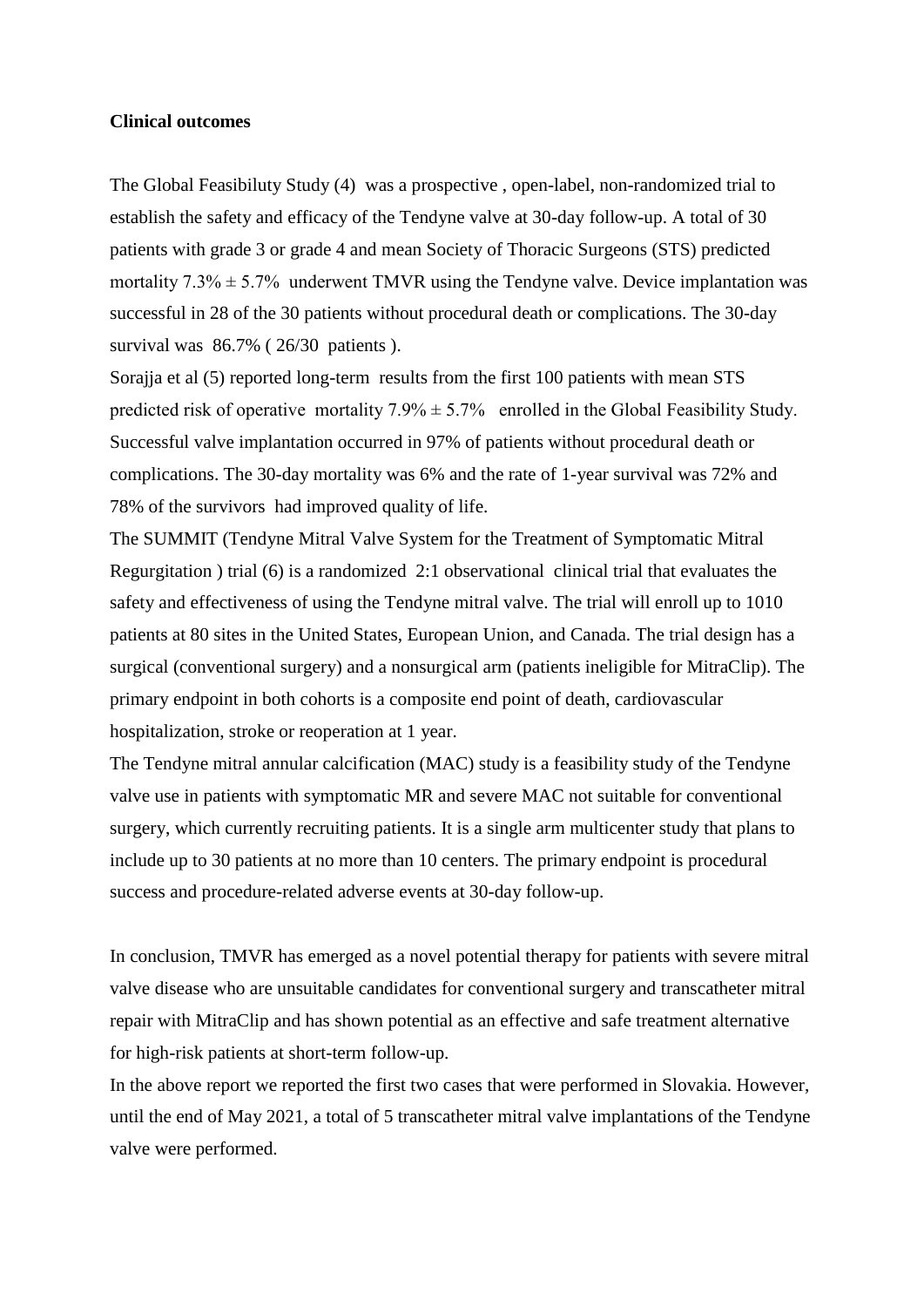## **References**

- **1.** Nkomo VT, Gardin JM, Skelton TN et al. Burden of valvular heart disease: a population-based study. Lancet 2006:368(9540):1005-1011
- **2.** Liska B, Pacak J, Postulka J, Fridrich V, Goncalvesova E. Secondary mitral regurgitation and chronic heart failure. Cardiology Lett 2020:29(1):34-43
- **3.** Niikura H, Gossl M, Sorajja P. Transcatheter mitral valve replacement with Tendyne. Intervent Cardiol Clin 2019(8):295-300
- **4.** Muller DW, Farivar RS, Jansz P, et al. Transcatheter mitral valve replacement for patients with symptomatic mitral regurgitation: a global feasibility trial. J Am Coll Cardiol 2017:69(4):381-391
- **5.** Sorajja P, Moat N, Badhwar V, et al. Initial feasibility study of a new transcatheter mitral prosthesis. The first 100 patients. J Am Coll Cardiol 2019:73:1250-1260
- **6.** Clinical Trial to Evaluate the Safety and Effectivness of using the Tendyne Mitral Valve System for the Treatment of Symptomatic Mitral Regurgitation (SUMMIT) ClinicalTrials.gov.identifier, NCT03433274
- **7.** Feasibility study of the Tendyne Mitral Valve System for Use in Subjects With Mitral Annular Calcification ClinicalTrials.gov.identifier, NCT03539458